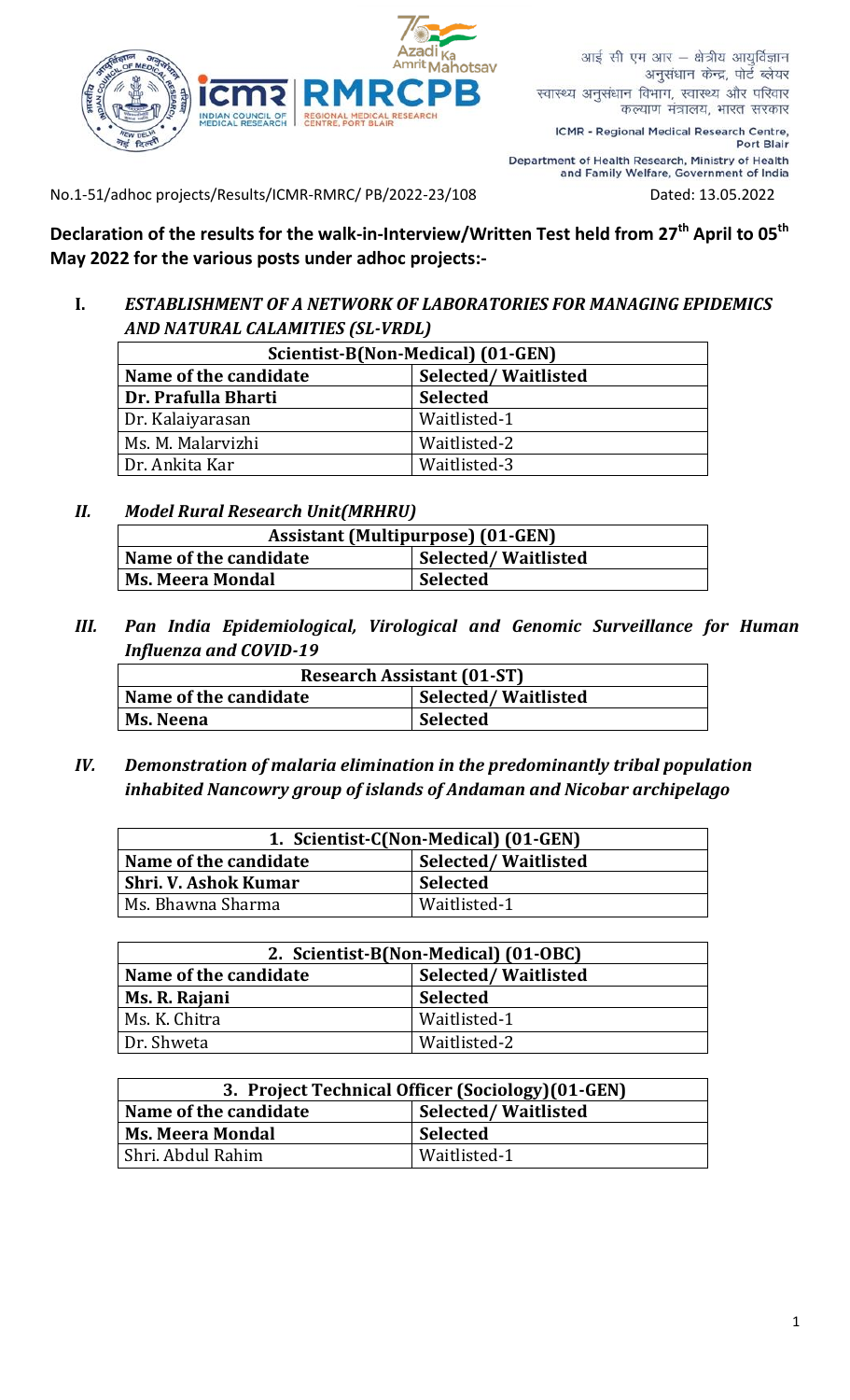

आई सी एम आर – क्षेत्रीय आयुर्विज्ञान<br>अनुसंधान केन्द्र, पोर्ट ब्लेयर स्वास्थ्य अनुसंधान विभाग, स्वास्थ्य और परिवार<br>कल्याण मंत्रालय, भारत सरकार

ICMR - Regional Medical Research Centre,<br>Port Blair Department of Health Research, Ministry of Health<br>and Family Welfare, Government of India

| 4. Project Technical Officer (Life Science))(01-OBC) |                            |
|------------------------------------------------------|----------------------------|
| Name of the candidate                                | <b>Selected/Waitlisted</b> |
| <b>Shri. Mohammed Aqib Aziz</b>                      | <b>Selected</b>            |
| Shri. K. Ragul                                       | Waitlisted-1               |
| Shri. Athif Kaleem                                   | Waitlisted-2               |

| 5. Lab Technician (03-GEN)  |                            |
|-----------------------------|----------------------------|
| Name of the candidate       | <b>Selected/Waitlisted</b> |
| Ms. T. Yashoda              | <b>Selected</b>            |
| <b>Ms. Kovvuru Sravani</b>  | <b>Selected</b>            |
| Ms. B. Kavita Kumari        | <b>Selected</b>            |
| Ms. D. Deepika              | Waitlisted-1               |
| Ms. Manika Rai              | Waitlisted-2               |
| Shri. Ritesh Kumar          | Waitlisted-3               |
| Lab Technician (01-OBC)     |                            |
| Name of the candidate       | <b>Selected/Waitlisted</b> |
| <b>Ms. Shrutika Chander</b> | <b>Selected</b>            |
| Shri. Ritesh Kumar          | Waitlisted-1               |
| Lab Technician (01-ST)      |                            |
| No candidate available      |                            |

| 6. Field Worker (02-GEN)  |                            |
|---------------------------|----------------------------|
| Name of the candidate     | Selected/Waitlisted        |
| <b>Shri. Vivek Horo</b>   | <b>Selected</b>            |
| Ms. Dilmani Kumari        | <b>Selected</b>            |
| Shri. Ritesh Kumar        | Waitlisted-1               |
| Ms. Sagarika Kumari       | Waitlisted-2               |
| Ms. Kovvuru Sravani       | Waitlisted-3               |
| Ms. T. Yashoda            | Waitlisted-4               |
| Field Worker (01-OBC)     |                            |
| Name of the candidate     | <b>Selected/Waitlisted</b> |
| <b>Shri. Ritesh Kumar</b> | <b>Selected</b>            |

| 7. Project Technician-II (05-GEN)     |                            |
|---------------------------------------|----------------------------|
| Name of the candidate                 | <b>Selected/Waitlisted</b> |
| Shri. M. Shivan                       | <b>Selected</b>            |
| Shri. Ajith                           | <b>Selected</b>            |
| Ms. C. Chandralakha                   | <b>Selected</b>            |
| <b>Ms. Kovvuru Sravani</b>            | <b>Selected</b>            |
| No candidate available                |                            |
| <b>Project Technician-II (02-OBC)</b> |                            |
| Name of the candidate                 | Selected/Waitlisted        |
| <b>Ms. Uzma Naaz Anwer</b>            | <b>Selected</b>            |
| Ms. Vijayalaxmi                       | <b>Selected</b>            |
| <b>Project Technician-II (01-ST)</b>  |                            |
| No candidate available                |                            |